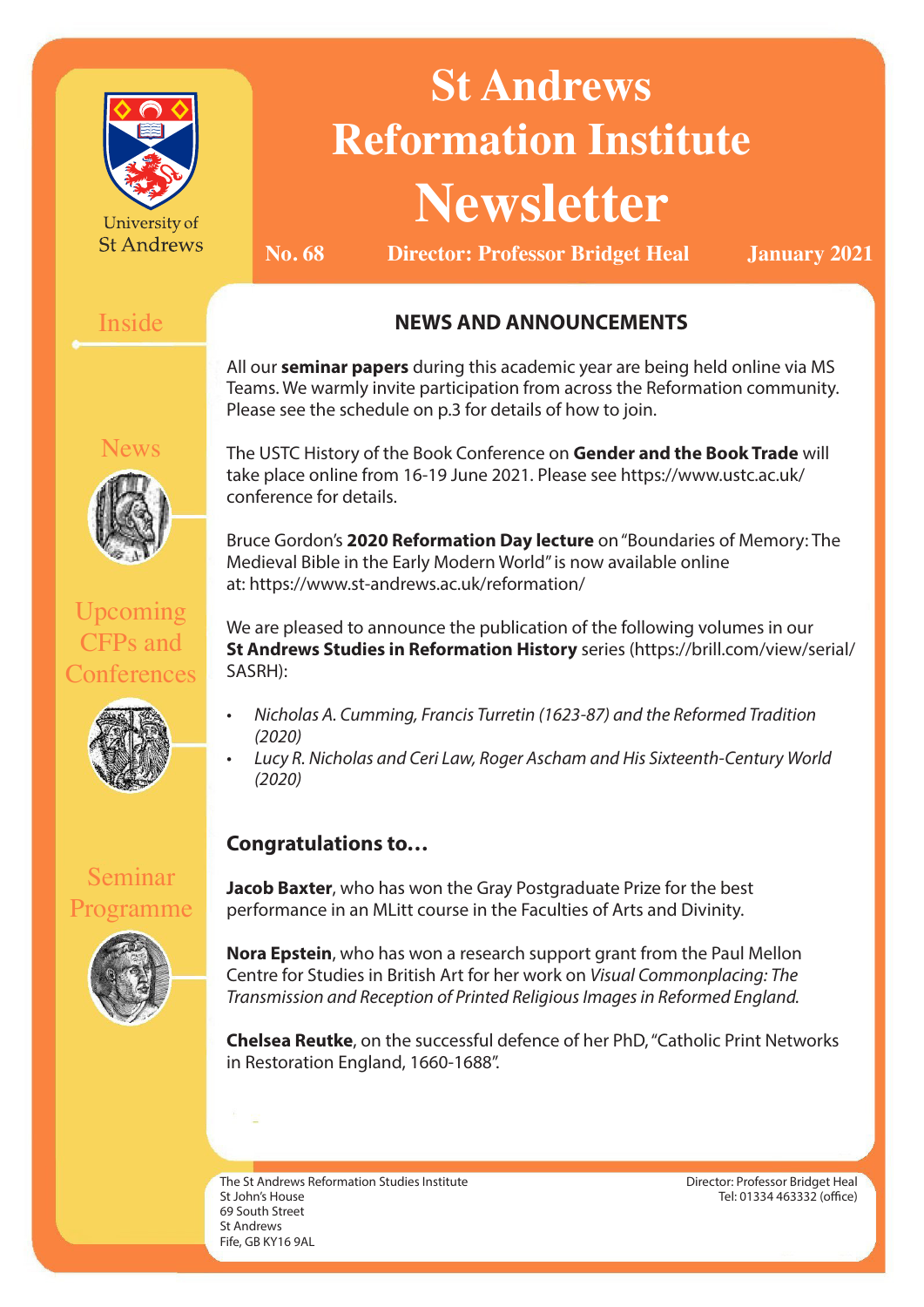#### **Institute Members' News**

**Emily Betz** presented a paper entitled "A Sixteenth-Century Clergyman and Physician: Timothy Bright's Dual Approach to Melancholia" at the Ecclesiastical History Society conference, "The Church in Sickness and in Health", in January.

**Amy Blakeway** has published: "Religious Reform, the House of Guise and the Council of Fontainebleau: The French Memorial Service for Marie de Guise, August 1560", *Etudes Epistémè*, 37 (2020), available here. She featured in BBC Radio Scotland's Time Travels, in episodes on 'Burning Questions' and 'Animal Magic' (discussing James V's parrot, amongst other things!).

In October, **Bridget Heal** spoke at York's CREMS on "Religion and Magic during the Thirty Years War" and gave the keynote lecture to the annual meeting of the Sixteenth Century Society & Conference on "Faith and Survival: Writing a Religious History of the Thirty Years War". She has published "Die Druckerpresse und die Macht der Bilder" in Lies (ed), *Wahrheit - Geschwindigkeit - Pluralität: Chancen und Herausforderungen durch den Buchdruck im Zeitalter der Reformation* (Göttingen: V&R, 2020).

**Jaap Jacobs** has published: *Samuel van Hoogstraten's Introduction to the Academy of Painting; or, The Visible World*, ed. Celeste Brusati, tr. Jaap Jacobs (Getty Research Center, LA, 2021).

**Emily Michelson** has published: Matthey Coneys Wainwright and Emily Michelson (eds), A Companion to Religious Minorities in Early Modern Rome (Leiden: Brill, 2020).

**Bess Rhodes** will join the School of Divinity's project on the coasts of Fife as spiritual and religious landscapes, alongside her ongoing work for Smart History.

#### **Applications are invited…**

For the following School of History M.Litt Programmes: M.Litt in Early Modern and Reformation History; M.Litt in Book History.

For further information, see the School of History website: https://www. st-andrews.ac.uk/history/prospective/pgt/